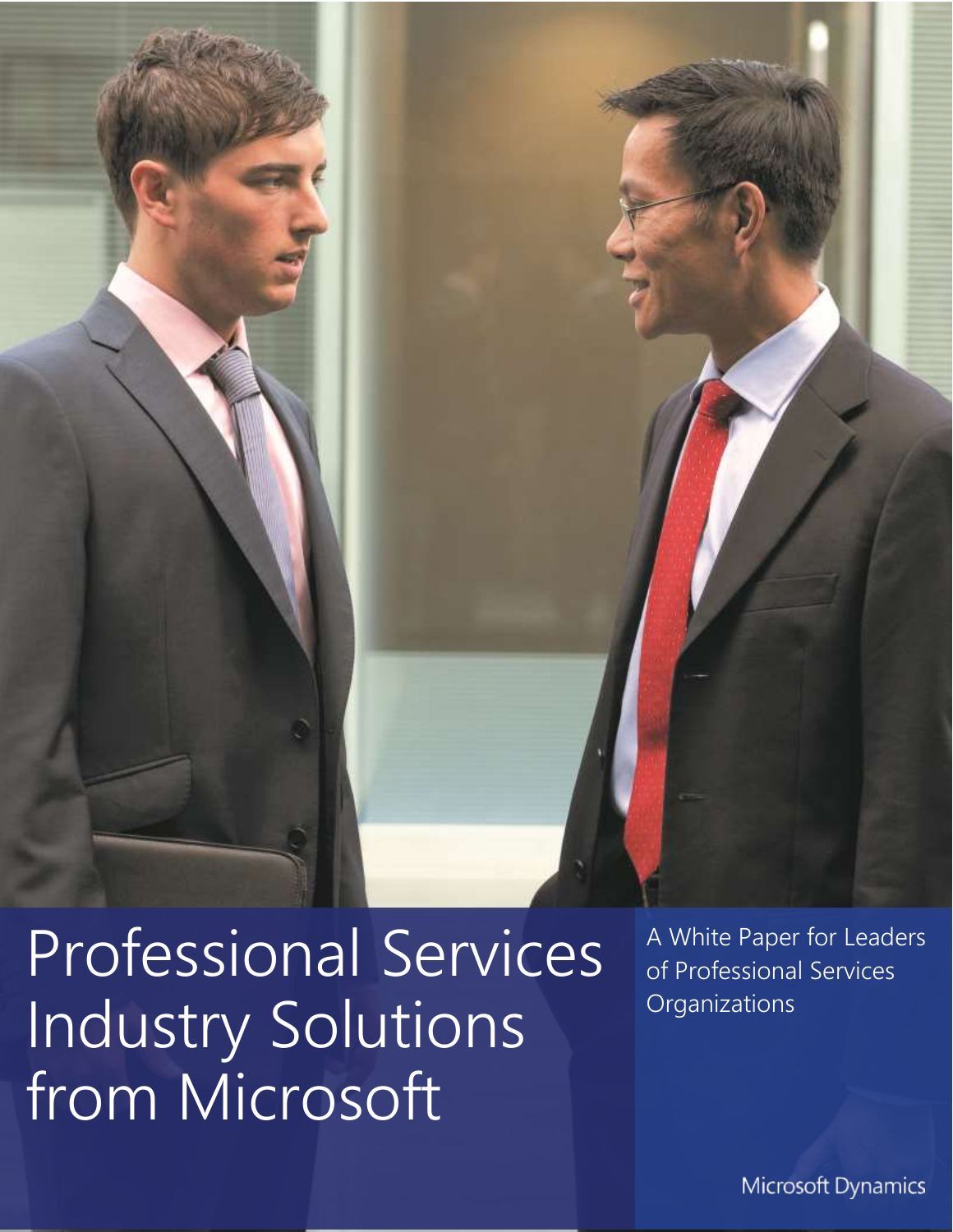### Executive Summary

*This paper offers an in-depth Microsoft point-of-view on the specific business and technology needs of professional services firms today. Microsoft plays a key role in addressing these needs through a range of solutions purposely designed with the concerns of professional services organizations in mind.*

Professional services organizations are highly diverse in the range of services that they deliver, but all share an intense focus on cultivating trusted advisor relationships and fostering long-term repeat business with profitable clients. To meet this objective and deliver steady fee growth, practice directors must invest in the right thought leadership—timely and distinctive expertise that attracts new clients and sets the firm apart in the marketplace.

That means recruiting and developing the right talent—a challenge compounded by the fact that the best and brightest professionals may leave for a competitor or for industry the moment that firm growth falters or professional development opportunities wane.

Operationally, professional services organizations and their practice leaders have to walk a tightrope to balance assigning the right people to the right client service engagements with making sure that the firm delivers predictable services and profitable results.

Even with the right portfolio of clients and outstanding talent, financial success isn't always guaranteed. Leadership must also set and communicate targets, report on progress, and drive continuous improvement in leading and lagging indicators of performance.

But these are just table stakes challenges—common denominator demands of being in the business. To pursue next-level performance, firms also need to anticipate and address the needs of clients that are expanding into markets and geographies not already served by the firm. And with aging generations of professionals in established economies and rapidly growing pools of educated and deeply digital next-generation workers in developing economies, firms need to recalibrate expectations about who will deliver services, and when and how the work will be done.

To effectively meet these business challenges head-on, professional services organizations need to take a coordinated approach to change. This in turn requires increasingly integrated solutions that bring together all of their specialized talent across client service and practice support roles.

The Microsoft Dynamics line of products offers a modern and flexible suite of business solutions that are built to work together seamlessly to support and link key levers of the business, enhancing both individual performance and firm-wide operations. Our solutions give firms a holistic business management approach that ties together client relationships, global resources, consistent service delivery, and predictable financial results.

By taking advantage of these solutions, professional services firms can deliver timely and distinctive client service, manage professional and intellectual capital, grow wallet and market share, and embed quality, efficiency, and risk management into business processes.

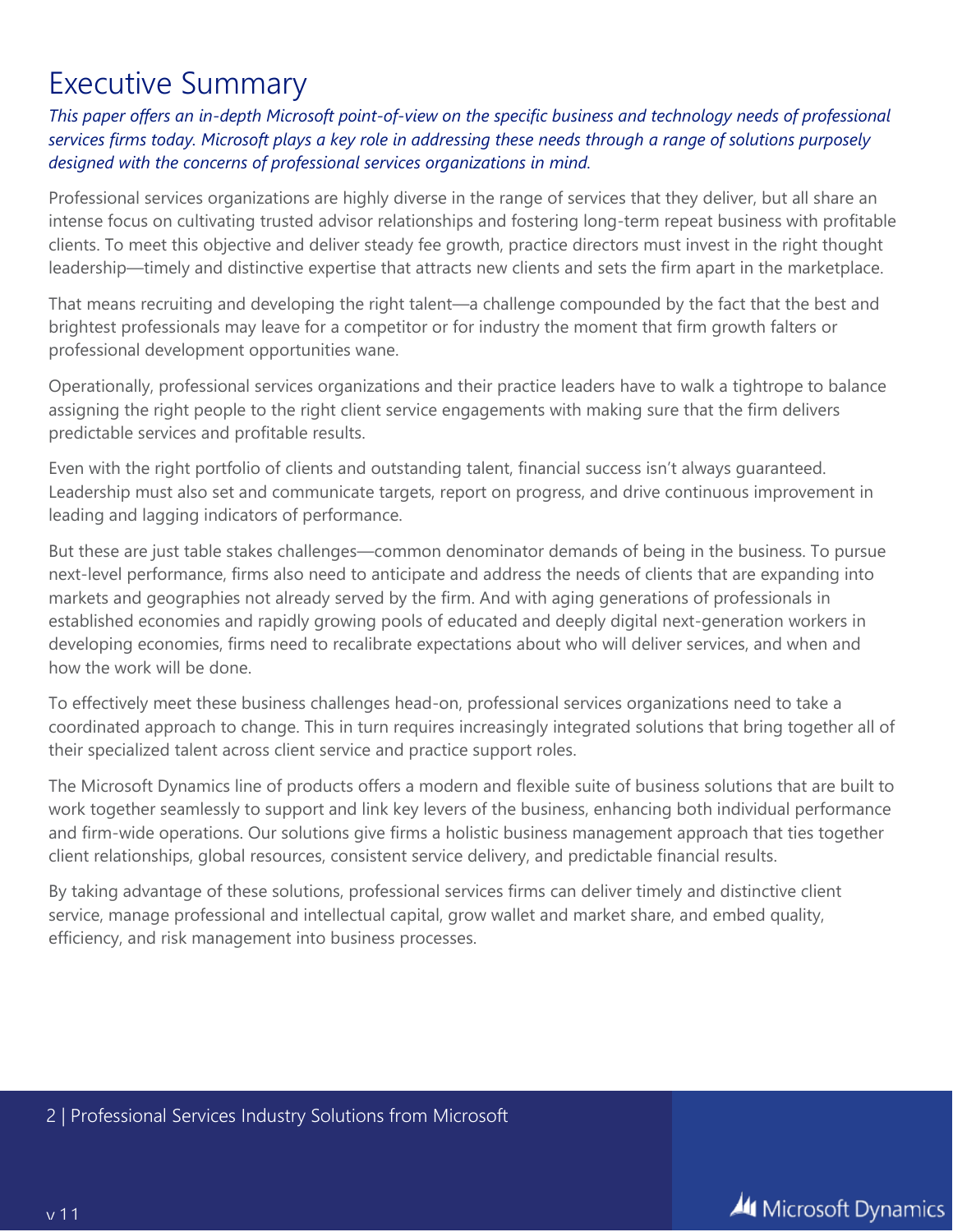

### Professional Services: Uniquely People-Driven

Professional services firms are uniquely people-driven organizations. They depend on the knowledge and skills of their employees to sell and deliver a range of advisory and specialty services, develop and service complex systems and structures, or create engaging content for consumer and commercial audiences generally working on a project or contract basis.

This richly diverse segment of the Services sector, spans information technology (IT) services, management consulting, accounting, architecture and engineering, marketing and advertising, and other professions engaged in research and development, business optimization, and training.

And while these organizations deliver a wide range of services, they're all intensely focused on cultivating trusted advisor relationships. This is one of the areas in which individual employees demonstrate their importance to the firm. For it is only through professionals passionate about solving problems for clients and highly skilled in their discipline—that firms can secure lasting client relationships.

With the right balance of client-focus and people-focus, firms can nurture long-term business partnerships that will generate profitable revenue. The collective calling card of these firms is and must be perfect execution for on-time, on-budget delivery. All of which makes *seamless communication and coordination between professionals* a top-of-mind concern for firm leaders—it's the foundation on which successful project execution, client satisfaction, and financial results rest.

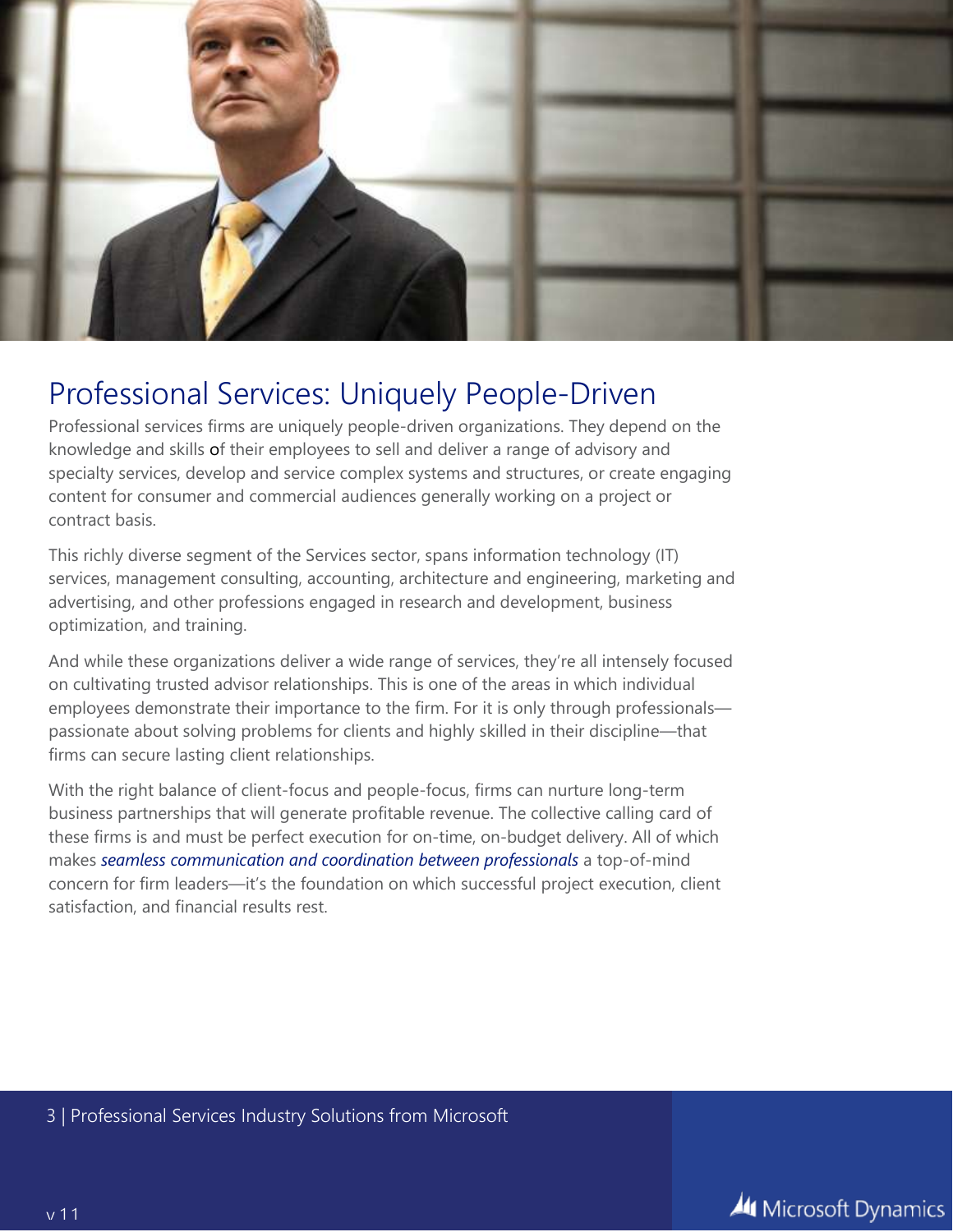### Four Persistent Priorities: Laying a Foundation

Beyond their people-driven identity, professional services firms also share a common set of persistent business priorities:



**Client Relationships:** Firm leaders are concerned with better understanding their client portfolio, the hallmarks of a lasting and profitable relationship, and what they can do to expand the profitable segments of their portfolio most efficiently. To grow revenue, these leaders must be able to effectively mine client data in order to identify opportunities and coordinate a consistent, firm-wide approach to prioritization and pursuit.

**Saleable Expertise:** Of course, maintaining client relationships, delivering on commitments, and building the firm's brand all depend on assigning the right people to work with each client. And, professional services firms live or die by their ability to attract, hire, retain, and motivate exceptional employees and indeed freelancers and subcontractors as well.

**Service Delivery:** The service delivery lifecycle is where the rubber meets the road and where firms most need industry-specific capabilities. Being able to impose methodology controls on the planning and execution of projects is so critical to the predictable, repeatable, and ultimately profitable delivery of an engagement. This is why practice leaders and chief operating officers at IT services, management consulting, and accounting firms in particular invest so much time and effort in driving the definition of archetypical projects with phased structures, milestones, and deliverables.

**Financial Results:** If a professional services firm is effectively managing the preceding business priorities, financial results should theoretically take care of themselves. However, controllers and CFOs will be quick to point out the practical reality that cost controls, oversight, and direction-setting don't happen on their own. Service line and practice managers with P&L responsibility are similarly concerned with looking at their books of business from many different angles, identifying concerns before they become problems, and taking early corrective action.

This combined set of challenges—effectively mining data, finding the right people, properly planning and executing projects, and managing the business holistically— is persistent within the professional services segment. And these foundational needs must be addressed in any market situation.

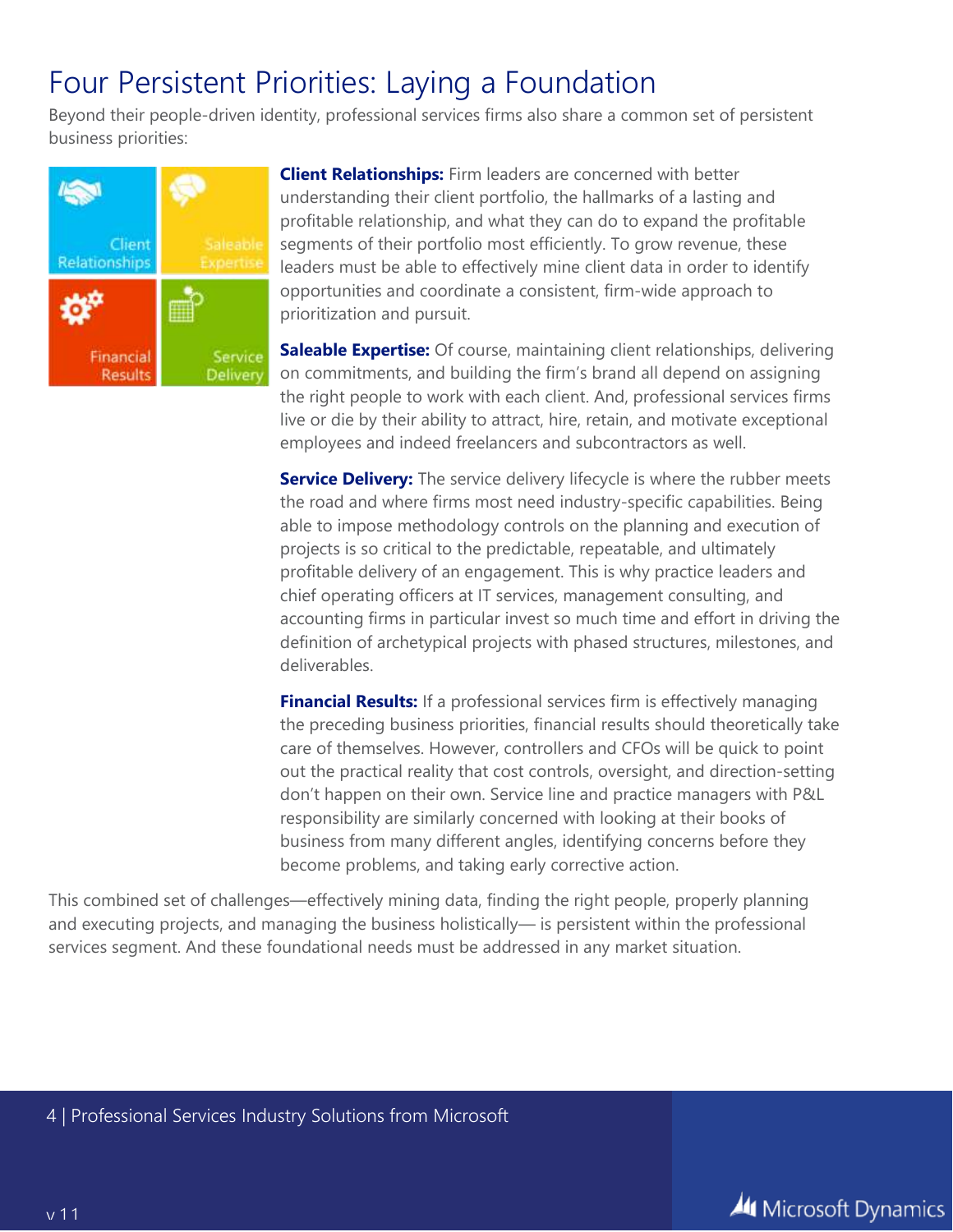## Four Transformational Trends: Raising the Bar

In addition to managing persistent business needs, professional services organizations face four major transformational trends/demands that will shape their competitive survival and success:



**Client Expansion.** Today, even small clients are increasingly multimarket, multiregional, and global because of offshoring, extended supply chains, and free trade opportunities. Not far behind, professional services organizations of all sizes are expanding their operations into neighboring states and across oceans, most often to follow and thereby maintain their relevance with key clients. When a client opens a new manufacturing center, warehouse, store, or office, whether in a nearby city or another part of the world, firm leaders need to know if the client is profitable or strategic to the business and a bellwether indicator of things to come. They need deep contextual insight to decide whether to follow the client into the new market and how.

This is fueling the adoption of practice development tools that provide a 360-degree view into clients and portfolio segmentation. These tools also enable consistent pursuit and engagement practices that ensure a familiar service experience wherever the client does business and seeks professional advice and operational support.

**Changing Workforce.** While some practice leaders wrestle with globalization, others are concerned with macro trends on the supply side, where a changing workforce adds to complexity in the growth equation. Difficult economic conditions notwithstanding, the mass retirement of a generation of skilled professionals is under way in established economies. In many markets there is or will soon be a shortage of local and sufficiently mature successors. Meanwhile, we see rapid growth in highly educated and deeply digital, next-generation workers in emerging economic hot spots that offer new growth opportunities. These tectonic shifts in the market for talent are fundamentally altering expectations about who will deliver services, where they will do the work, and how the work will be done—giving rise to both challenges and opportunities in intergenerational collaboration, cultural diversity and inclusion, and approaches to service innovation.

The combination of demand-side client globalization and supply-side workforce demographics is pushing practice managers and HR directors to find ways to maintain central profiles of people and subcontractors that can be shared across subsidiaries and locations to make it simpler to identify human capital assets that may be leveraged to deliver services.

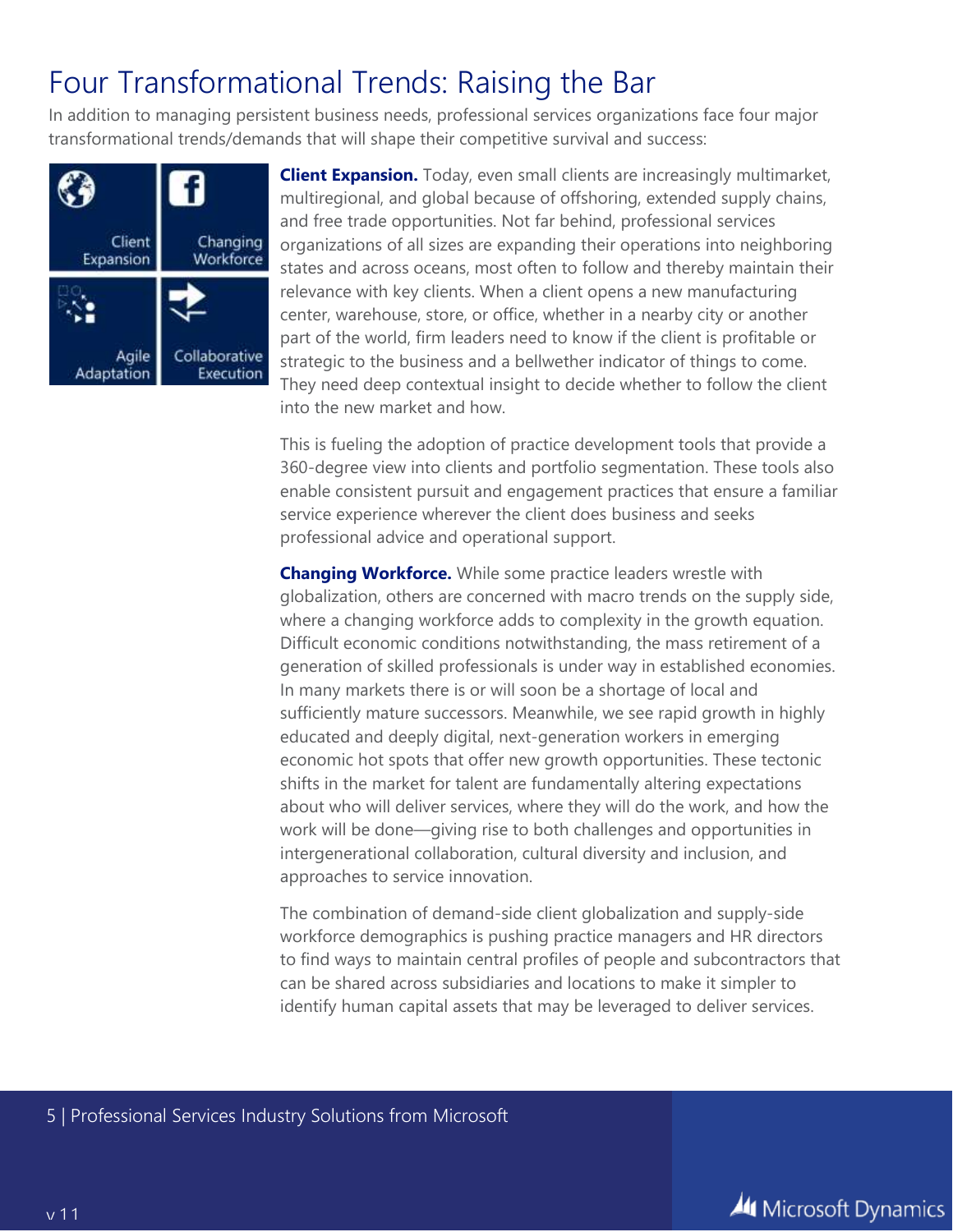

**Collaborative Execution.** At a more detailed project level, technologydriven improvements in access to information are enabling fluid project teams that cross firm, client, and contractor boundaries, creating expectations of high transparency and provider responsiveness. More and more, firms need to deliver services using a combination of both service provider and client-side resources. Taken together, the compound challenges of globalization, a changing workforce, and heightened transparency are driving adoption of systems that support virtual teams that span geographic distances to offer talent wherever it's needed. The systems also give firms the ability to maintain common processes and tools that can simultaneously support many local languages and currencies. In other words, true cross-border collaboration.

**Agile Adaptation.** For professional services firms doing business today, there is a new normal: expanding into new arenas in response to increasingly demanding clients. This means employing an increasingly diverse talent pool scattered across multiple regulatory jurisdictions, and deploying the right talent in a targeted manner across client engagements in multiple markets. That operational complexity drives downside risk that can arise from failure to maintain alignment and consistency in project controls, administrative procedures, and regulatory compliance requirements. And that operational complexity also elevates the risk of missed opportunities—opportunities that the firm could not respond to because of organizational inertia and inflexibility to change.

At both the administrative and operational levels, firms therefore need systems, processes, and in-house expertise that can respond in a fluid manner to changing business needs. For example, they might need to quickly establish an integrated business presence in a new geography via acquisition or accelerated, organic expansion.

As firms deal with transformational trends, they are wrestling with this question: how can they identify problems early and act quickly, delivering operational visibility and decision-making authority to frontline managers while implementing policies and controls that can rapidly evolve with market demand and changes in the available talent pool?

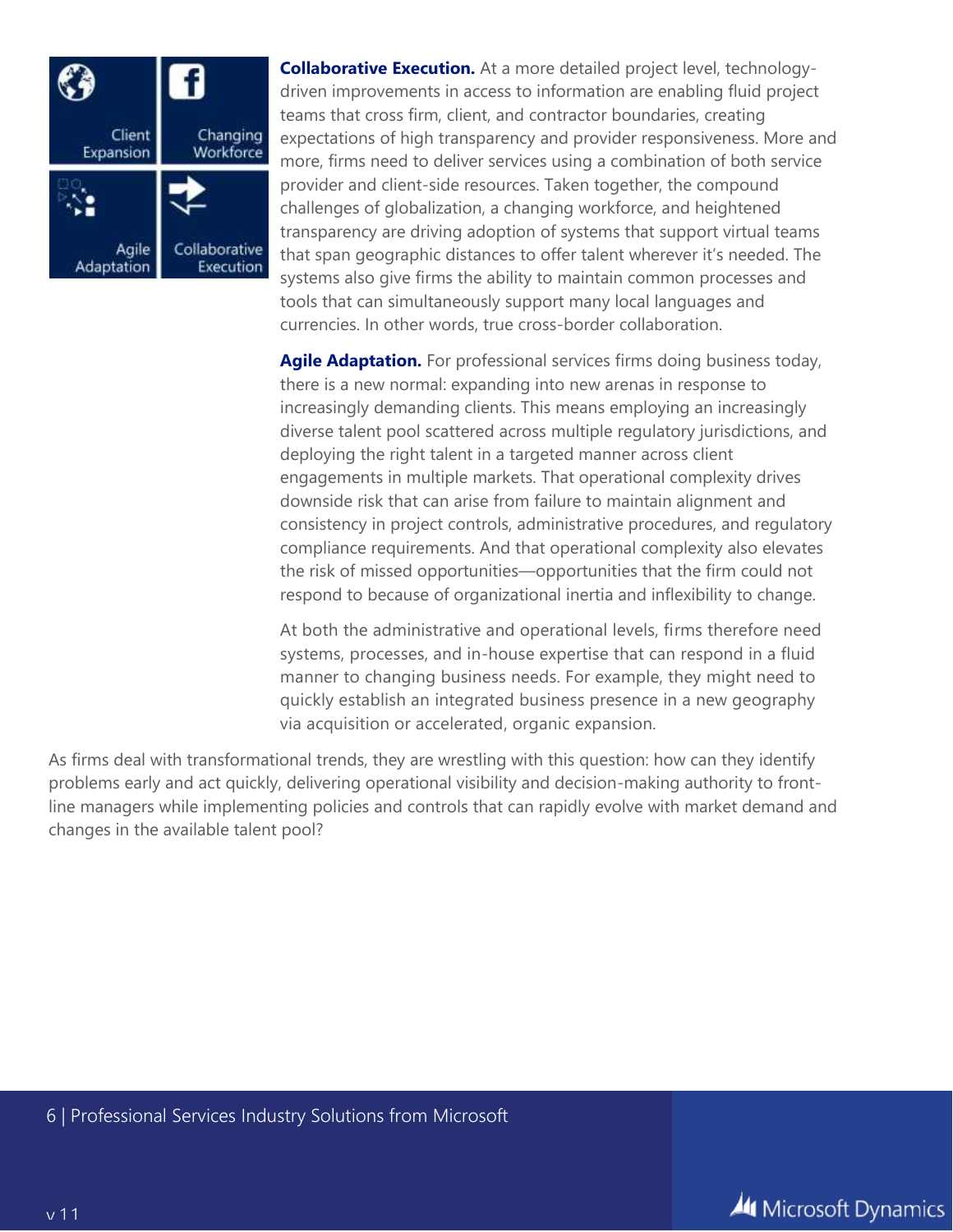## The Need for Coordinated Action

In conversations with many Microsoft customers in the industry, we find that the needs and trends outlined above are of broad and shared concern to firm leadership. We also see natural, role-specific focus areas and priorities take shape. Marketing executives are sensitive to changing client expectations and coordination with practice leaders to maximize service line and firm relevance. Human resource leaders strive to meet capability and capacity requirements in the face of changing practice group and service line requirements. Practice leaders balance the demand to be responsive to each client's unique service requirements against the imperative to drive operational consistency and resulting quality, efficiency, and risk mitigation. And financial executives emphasize cost-efficient firm administration and policy compliance while trying to maintain flexibility to changing practice group needs.

Across the board, however, responses to these strategic business concerns continue to be constrained by tactical execution and coordination challenges. Practice group and functional leaders alike convey that they have difficulty simply obtaining insight into and adjusting their own books of business or portfolios of business processes over time—all the more so as their firms have grown into complementary practice groups operating in loose alignment across multiple offices.

Despite agreement on key challenges and opportunities facing the firm, planning and implementing proactive change proves extraordinarily difficult. Leaders understand full well that changes in personnel and culture remain the hardest long-term challenges, but the moment they embark on change they are often stymied by entrenched business practices built on stand-alone and often brittle business systems. So the tail wags the dog—not because business priorities are out of alignment, but because existing processes and systems were designed and implemented by specific budget holders at different points in time and with varying objectives.

Indeed, we see corroboration in works from industry thought leaders like Kennedy Consulting Research & [Advisory.](http://www.kennedyinfo.com/consulting/) For example, in a recent white paper on the challenge of driving firm growth and profitability, Kennedy outlines dependencies between key leadership roles, noting that practice managers depend on human resource directors to deliver the right candidates with the right skillset to meet practice group growth expectations.



**Source: Driving Growth and Profitability: Why Growth Oriented Professional Service Organizations Require Integrated Client-Relationship, Resource, and Financial Management Solutions. Kennedy Consulting Research & Advisory, 2011**

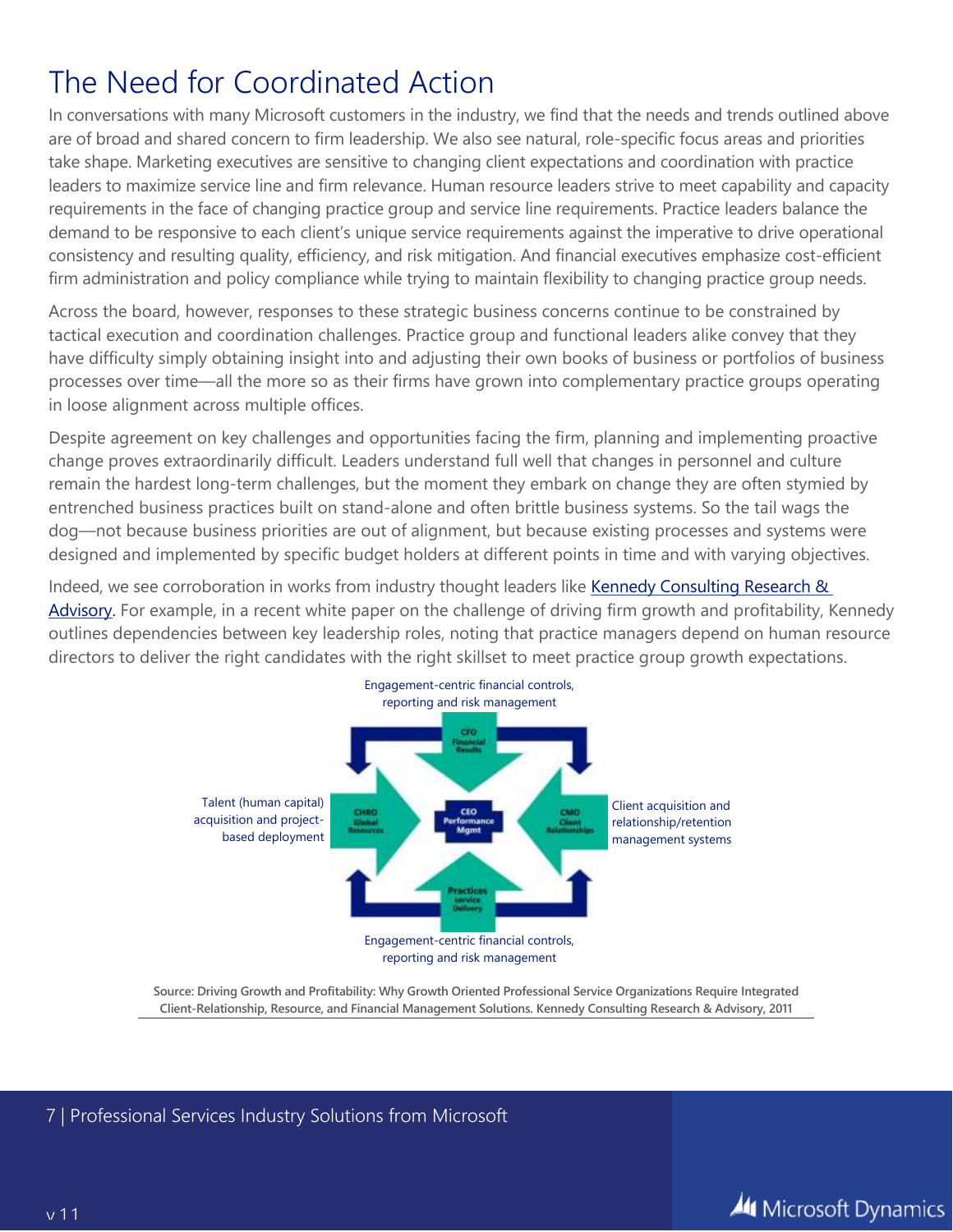These expectations, in turn, are based on marketing plans agreed on with the firm's chief marketing officer and supported by investments that are approved and monitored by the chief financial officer. And to accomplish their common goal of efficient and profitable growth, practice and HR leaders need to share expertise and knowledge across the entire organization to make the most of available talent and domainspecific content. All of which raises the need for coordinated action and supporting integrated systems that can streamline communication and the transfer of information among interdependent client service and practice support organizations.

### The Struggle to Achieve Business Process Maturity

To address persistent foundational needs and drive improvements in business performance, every leader in the firm needs to have relevant and clear insight into the current state of the business and the flexibility to adjust business processes in coordination and collaboration with their peers. Moreover, to take a proactive approach to transformational trends, leaders also need the ability to develop and test new analytics and insights that cut across focus areas to connect changes in client demand patterns with competency and capacity shortfalls as well as gaps in service delivery performance. With foresight as well as integrated and flexible systems, firm leadership can optimize people and processes, streamline operations, and fulfill profitable growth objectives.

But the pathway to that point is far from simple. Expert analysts, such as Kennedy and [SPI Research,](http://spiresearch.com/) observe that many professional services organizations have been slow to implement effective tools to manage client relationships and invest in their best and most profitable clients. In some cases, that is because the 20-year client relationships of senior partners in the firm trump the profitability measure of a given account. But more often it's because client contact systems are antiquated, ad hoc, or stand-alone, and they don't link with project accounting systems to deliver the insights needed to make differential investment decisions.

From a financial results perspective, firms also need business solutions that provide core administrative capabilities like general ledger, accounts payable/receivable, and HR, as well as operational or industryspecific capabilities. The latter would include, for example, time-and-materials, fixed-fee, and hybrid project design; work-in-progress, utilization, and realization reporting; complex milestone and progress-based invoicing mechanisms with client service manager override as well as specification of deferred billing and write-off arrangements; and the ability to handle advance billing with independent revenue recognition for improved revenue days and cash flow management.

Unfortunately, many firms today still use discrete business applications for common business functions, laboriously maintaining and integrating stand-alone applications for customer relationship management (CRM), project management, time and expense, billing, human resources, and financial management. These silo-systems and applications—often owned and funded by different teams within the organization typically develop overlapping functionality as owners try to bridge gaps by extending their own tool rather than incur the overhead of learning and adopting a different system to address an incremental need. As a result, many organizations have difficulty obtaining "apples-to-apples" comparisons of data between business groups and insight into related data across business and functional groups.

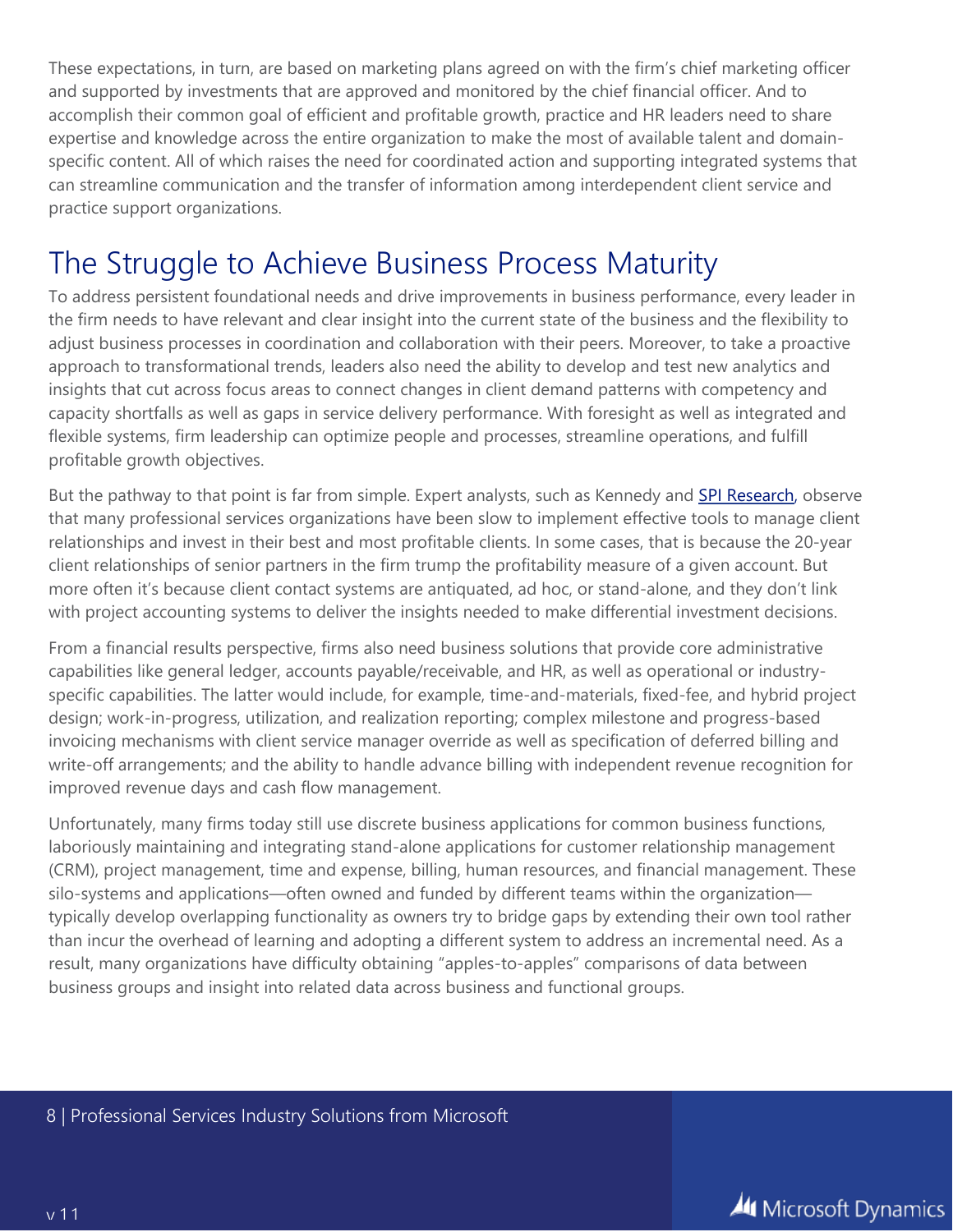This reflects the reality that most professional services firms are not at an effective level of maturity in terms of business processes. SPI Research, for instance, uses five *Professional Services Maturity™ Model* benchmark levels when describing today's professional services firms. The majority of firms (30 percent) are only at Maturity Level 1 ("Initiated"), in which processes are ad hoc and fluid, with the focus primarily on new client acquisition and reference building. For these organizations, success is dependent on the competence and heroics of people— not on the use of proven tools and processes.

Twenty-five percent of firms are considered to be at Maturity Level 2 ("Piloted"), during which processes have started to become repeatable, but operational excellence and best practices can only be discerned within functions and not across functions. Another 25 percent of firms are at Maturity Level 3 ("Deployed"), where they've created a set of standard processes and operating principles for all major service performance pillars. By this level, project delivery methodologies and quality measurements are in place and enforced companywide.

At Maturity Level 4 ("Institutionalized"), reached by only 15 percent of firms, management uses precise measurements, metrics, and controls. Organizations at this level set goals for customer acquisition, retention, and penetration, in addition to a complete set of financial and quality operating controls and measurements. Maturity Level 5 ("Optimized") is only attained by 5 percent of professional services organizations. At this level, executives are focused on continually improving elements in the performance pillars, and a disciplined and controlled process is in place to measure and optimize performance through innovative technological improvements.

As the SPI Research table shows, a firm's process maturity level and the implicit degree of coordination within the organization can have a very real implication for overall business performance. Improvements in process and tool integration to achieve maturity are not lightly undertaken, so it makes sense for organizations to carefully assess where they stand, what performance gains they hope to achieve, and to what end—whether for investors, partners, staff, and/or clients.

*"Maturity is determined through alignment and focus both within and across functions."*

| Level 3                                                                 |         |                    |       |       |       |
|-------------------------------------------------------------------------|---------|--------------------|-------|-------|-------|
|                                                                         |         | Level <sub>2</sub> |       |       |       |
|                                                                         | Level 1 |                    |       |       |       |
|                                                                         | 30%     | 25%                | 25%   | 15%   | 5%    |
| Bid-to-Win Ratio (per 10 bids)                                          | 4.37    | 4.96               | 5.48  | 6.17  | 6.36  |
| <b>Employee Annual Attrition</b>                                        | 9.1%    | 8.7%               | 5.7%  | 5.7%  | 5.5%  |
| <b>Employee Utilization</b>                                             | 65.5%   | 69.0%              | 67.4  | 76.6% | 84.1% |
| Projects Delivered on Time                                              | 67.1%   | 71.6%              | 82.6% | 85.5% | 91.4% |
| Annual Revenue per Employee (k)                                         | \$104   | \$145              | \$195 | \$203 | \$261 |
| Earnings Before Income Taxes,<br>Depreciation and Amortization (EBITDA) | 4.7%    | 11.7%              | 14.5% | 18.7% | 28.9% |

At Level 4 the organization has implemented structured business processes and utilizes integrated information systems to assure there is "one view of the business."

**Source: The 2012 Professional Services Maturity™ Model from SPI Research**

9 | Professional Services Industry Solutions from Microsoft

**Level 5**

**Level 4**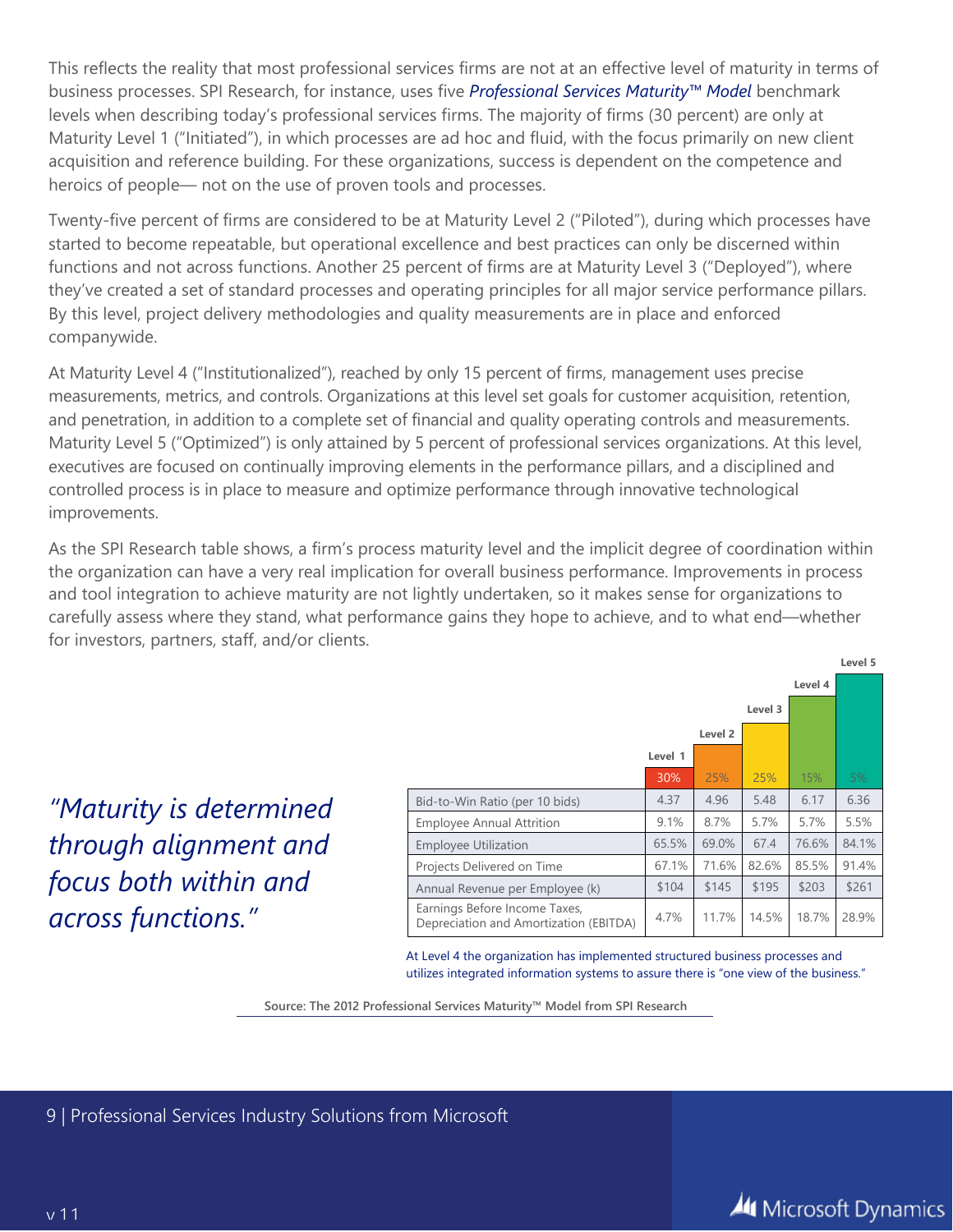

### Pathway to Success: An Integrated, Holistic Approach

Assuming that firm leadership wish to "level-up" to a higher process maturity and business performance threshold, how would they do so? According to Kennedy, one effective pathway is to implement an integrated performance management solution that ties together all key business focus areas and roles within the organization.

By taking advantage of integrated business solutions that work across multiple business focus areas and individual roles, professional services organizations can get a 360-degree view into project and cost controls. Such a system can also offer better expense management and can provide practice managers and CFOs with up-to-date, detailed operational insights that can lead to better, more-informed decision making and impact.

Indeed, the SPI *Professional Services Maturity Model* shows specific results achieved by professional services organizations with solutions that integrate customer relationship management (CRM) and financial processes, human capital management (HCM) and financial processes, and professional services automation (PSA) and financial processes. Of course, the systems themselves are only part of a broader firm-wide commitment to behavioral change that fosters tighter communication and coordination—the systems require the right firm environment and vice versa.

The result of intentional commitment to process maturity and implementation of integrated systems is a holistic view of clients and of work conducted, past and present. With this view, professional services firm leaders can chart future engagements for both current and prospective clients with a higher degree of confidence than before, and they can forecast delivery capacity requirements and costs, bringing greater predictability to business results.

While strongly agreeing with this view, Microsoft adds another facet to the proposition: solutions that focus more directly on the user experience to engage people more profoundly and productively in the work they do.

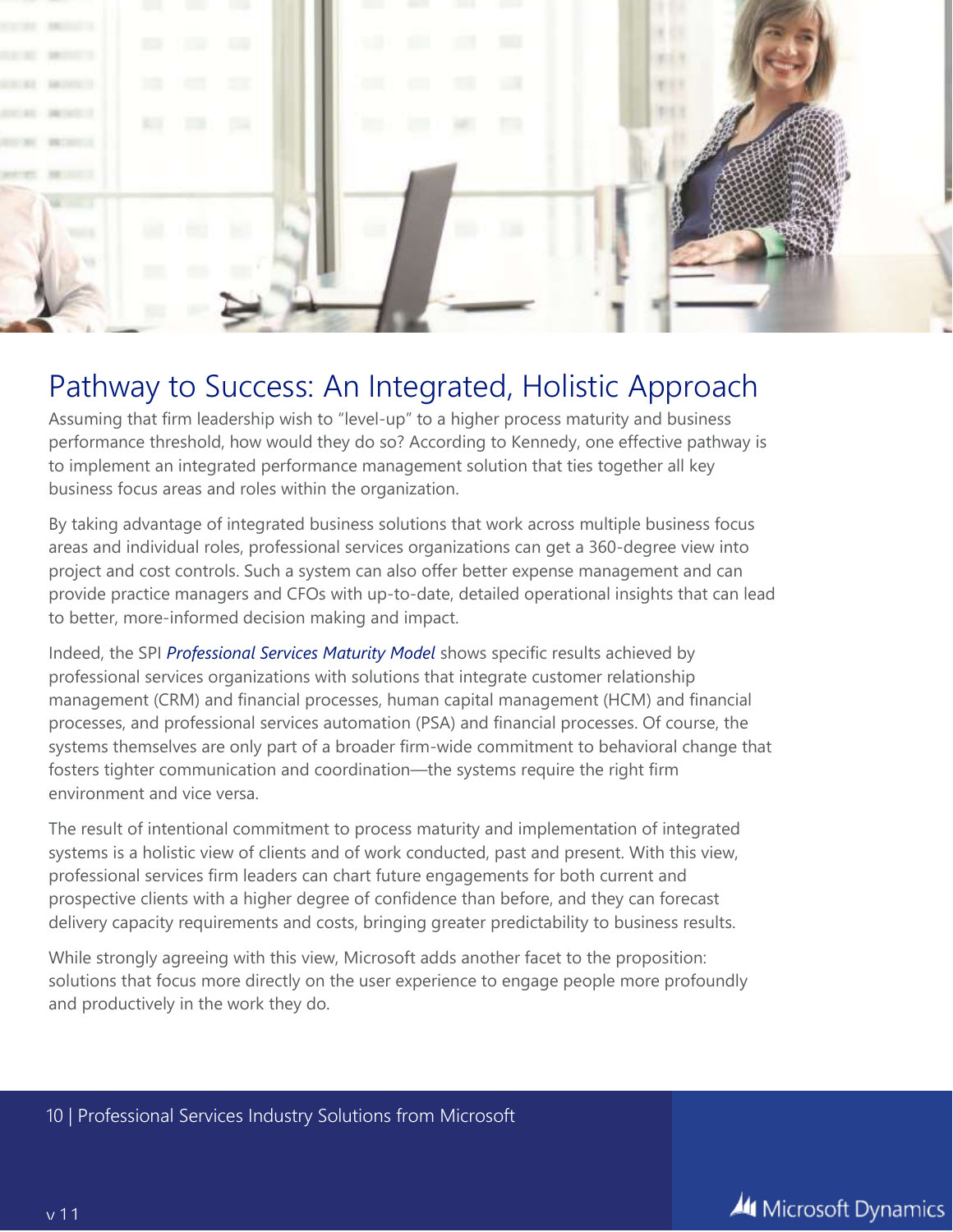### Microsoft Proposition: Free Individuals to Drive Results

It has long been Microsoft's mission to help individuals—and organizations—realize their full potential, so we are deeply committed to helping professionals and staff perform at their best and achieve greater job satisfaction through improved ability to collaborate with colleagues and productively serve clients. For this reason, we emphasize easy-to-use tools designed to work the way people work. Our tools are built to work together seamlessly, supporting and linking key levers of the business and enhancing both individual performance and firm-wide operations.

#### Capitalize on talent and catalyze innovation

Today, our professional services industry solutions can help firms capitalize on all available talent by enabling assignments and balanced utilization across time zones and business units. For example, we give human resource directors the ability to maintain central profiles of employees and subcontractors that can be shared across subsidiaries and locations to make it easier to identify human capital assets that may be tapped to deliver services. With powerful competency and availability-based search capabilities, practice managers and schedulers can rapidly find and assign the right person for the right job at the right time and place. And at an even deeper level, resources can be hard-booked or soft-booked to client engagements or project proposalsin-process to manage the human capital supply chain that is at the heart of professional services operations.

#### Cultivate distinctive client experiences

We support increasingly virtual and diverse project teams with rich planning and collaboration environments that help reduce administrative overhead and focus the team on the client problem at hand, catalyzing creativity and innovation. And we help firms harness these capabilities to cultivate unique client experiences and evolve repeatable yet highly distinctive and client-responsive service experiences across distributed teams. So practice managers can focus on client relationships while easily delivering project estimates based on vetted and adjusted templates for common project requests. Project managers, in turn, can focus on team dynamics while taking advantage of work-breakdown structure templates for project planning, sophisticated budgeting and cost controls, time and expense entry and approval workflows, and project analytics. And consultants can spend less time onboarding with new projects and more time getting to know each client and executing on assignments.

#### Compress time to insight and action

We then embed increasingly industry-specific information and performance measures into our solutions to help compress time to insight and action. By putting richly contextual and role- specific information at their fingertips, we help individuals ranging from junior consultants to practice managers and from project accountants to compensation and benefits managers work smarter, streamlining and accelerating project execution and firm operations. Financial leaders in particular can build on integrated project management and accounting, sales and marketing, and human capital management functionality to obtain a complete and holistic view of their business. They can streamline reporting and improve accountability across the organization while ensuring compliance with firm policy through consistent business processes and policies across all locations.

As important, Microsoft constantly strives to deliver reduced total cost of ownership for organizations that adopt our solutions. To this end, our solutions build on the business processes and technology investments that many firms already have in place—the everyday business practices and associated productivity tools like Microsoft Excel, Outlook, SharePoint, and Windows that users are already familiar with. This reduces the time needed for training and change management through easy and intuitive user experiences that foster productivity, firm-wide adoption, and a faster return on investment.

The result is a portfolio of integrated-by-design solutions that equip and indeed free individuals to do their best work within an increasingly connected organization and wider ecosystem. With this kind of a holistic approach to business solutions, we believe that Microsoft can help professional services firms elevate both individual and organizational performance to strive for and achieve the goal of becoming a "Level 5" enterprise.

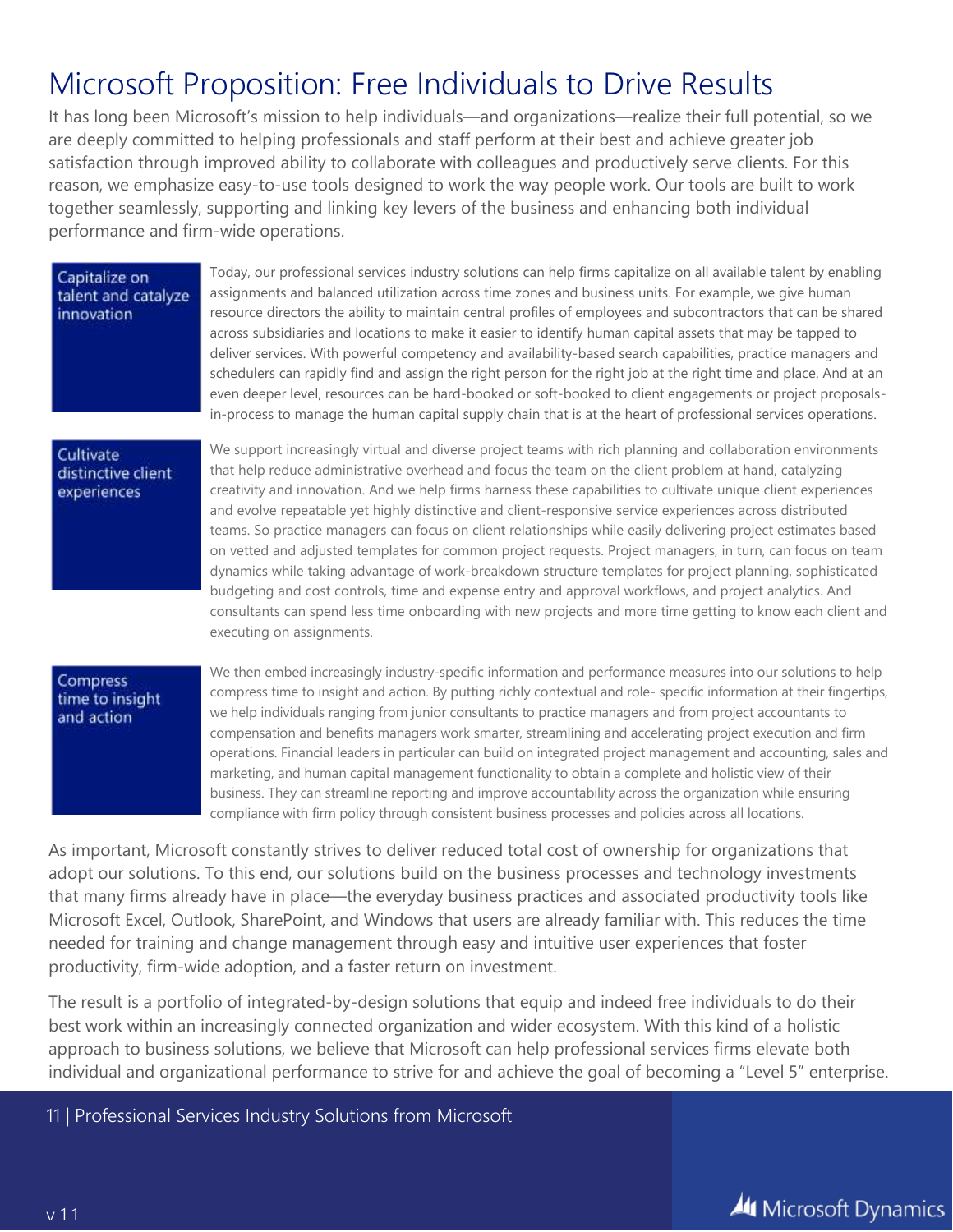## Microsoft Business Solutions for Service Professionals

To execute on our vision, we presently focus on five solution areas or logical sets of business capabilities that are core to how professional services firms build process maturity and enable the execution of business strategy.



### **Practice Development**

- Objective: Close more deals faster and grow client wallet share with insightful, timely, and contextual responses that build trust and annuity business.
- Capabilities: Client/project management; lead/opportunity management;

proposal management; brand assets and template management; marketing automation; and analytics and KPIs.



### **Knowledge Management**

- Objective: Stop reinventing the wheel and take full advantage of your firm's intellectual capital with proven tools to capture, find, share, and reuse information.
- Capabilities: RFI/RFP management; enterprise-wide content management and search; internal/external social computing; team workspaces; and process libraries and visualizations.



### **Professional Development**

- Objective: Attract, develop, and retain the best and brightest talent by providing expertise-building experiences that optimize career and utilization objectives.
- Capabilities: Recruiting and onboarding; competency assessment and tracking; skill and availability- driven project assignment; performance management; and compensation and incentive management.



Firm

Administration

#### **Service Delivery**

- Objective: Deliver as promised and turn clients into enthusiastic referrals through optimized service planning, engagement, and execution.
- Capabilities: Project quotation, management and planning, and budgeting and cost control; time and expense reporting; complex invoicing and billing; service orders and contracts; service calls and dispatching; repair management; service subscriptions; and analytics and KPIs.

### **Firm Administration**

- Objective: Know how your complex business is performing with "anytime anywhere" access to essential metrics and role-specific business processes.
- Capabilities: Management dashboards; firm and practice reporting; compliance and internal controls; revenue and cost accounting; budgeting and forecasting; procurement and sourcing; vendor management; tax management; payroll; and treasury and banking.

At the heart of each of these solutions are a set of direct-from-Microsoft offerings that include Microsoft Dynamics products with capabilities purpose-built for the industry. We also extend these foundational products with specialized and complementary features from industry partners to address the unique needs of specific disciplines within the professional services community.

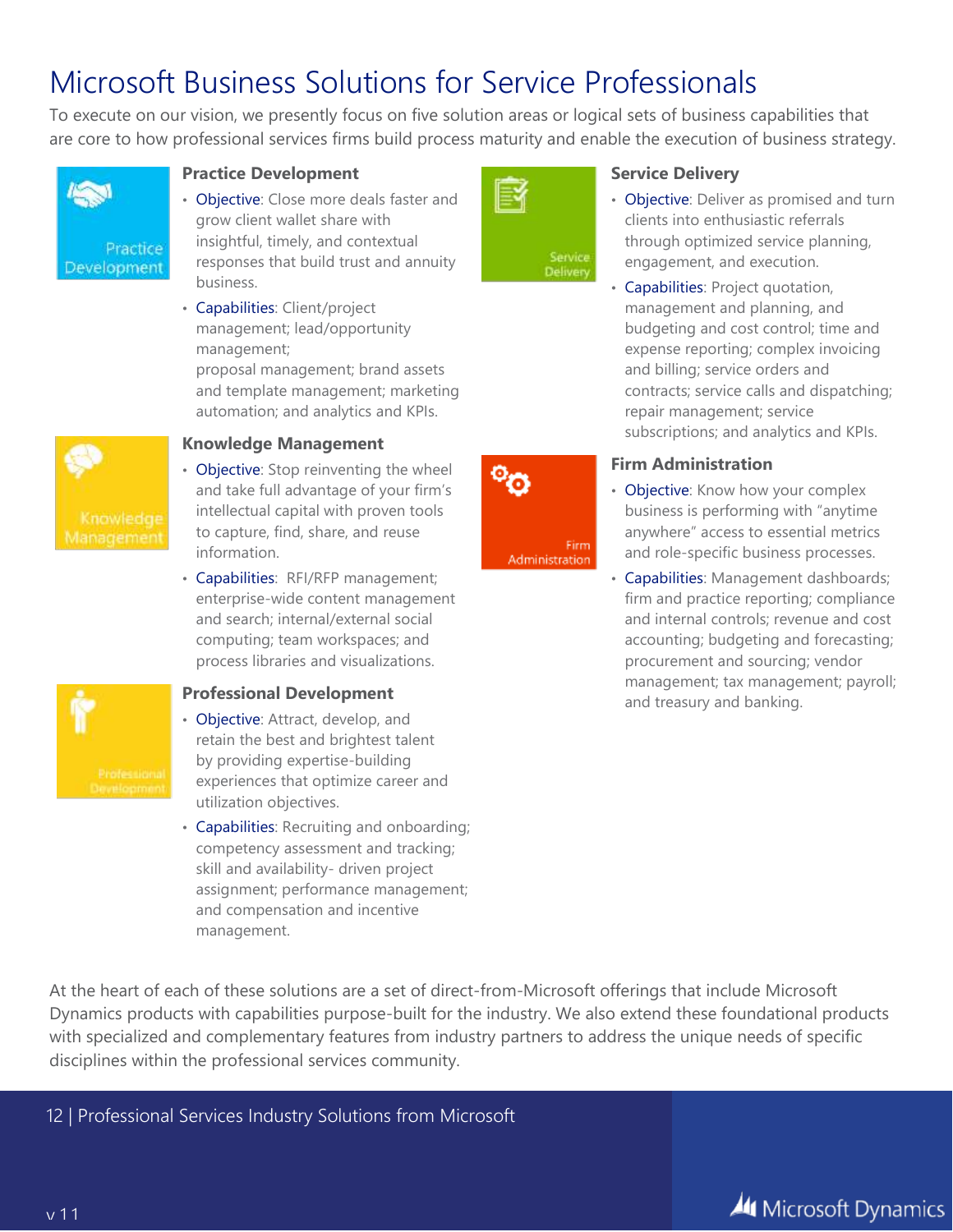## How Professional Services Organizations Use Integrated Solutions from Microsoft

Many professional services organizations are using integrated business solutions from Microsoft to further strategic business objectives through improved process maturity that drives practical and impactful performance results. For a cross-section of customer stories, please consider the following summary examples, each with embedded hyperlinks to full case studies (click on the company logos):



# Offering Firms the Power of Choice

Business solutions from Microsoft are designed to give professional services organizations the power of choice, through a flexible adoption model. Firms have the opportunity to acquire and implement different solution elements as their own specific business needs and timetables require. For example, a firm could start by deploying solutions for Service Delivery (including project management and accounting) and Firm Administration (including core financials), or by deploying more common-denominator components such as expense management or employee profile, competency, and performance management.

Microsoft also offers organizations a choice in technology. Professional services firms can choose to deploy a solution on-premises, in the cloud, or as a hybrid of both, depending on needs and budgets. And IT leaders can often accomplish similar business outcomes using different combinations of software, selectively building on an existing installed base of Microsoft products to reduce the incremental cost of new solutions.

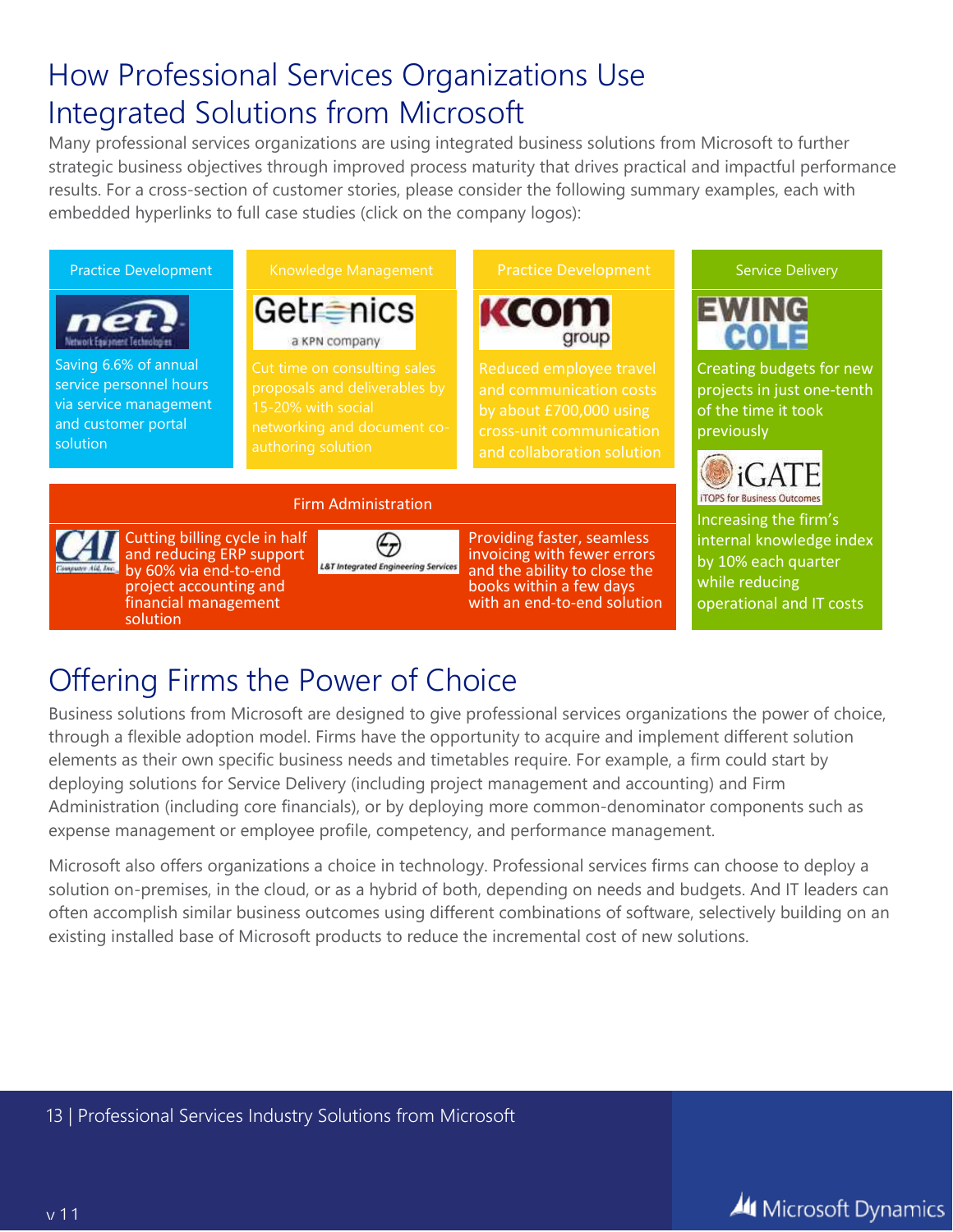# Conclusion

Professional services industry solutions from Microsoft have evolved over many years, with a number of key elements falling into place recently to create what we submit is the strongest and most integrated enterprise solution offering in the market today. The strength of this solution portfolio, combined with our commitment to professional services organizations, is its unmatched value in the market. As evidence of our commitment, we offer the following:

- Research and Development: Microsoft invests more than \$9 billion annually in research and development across the business, making it one of the largest firms on the planet in terms of a financial commitment to R&D. The Microsoft Dynamics business unit that delivers industry-specific solutions is both a key area of investment in its own right and a huge beneficiary of the rich product and innovation pipeline that it draws upon.
- Dedicated R&D Industry Team: Our Microsoft Dynamics unit has a dedicated team charged with building out the roadmap and industry-specific functionality for professional services organizations. Furthermore, there are dedicated resources charged with looking 5 to 10 years into the future to identify major market trends that will affect this industry and to assess how we can help customers prepare to address them.
- Industry-Dedicated Partners and Partner Management Team: A number of partners have built their business around delivering Microsoft industry solutions to professional services firms, and they are vitally important collaborators in Microsoft's industry strategy. We ensure ongoing alignment between these partners and Microsoft R&D through a team of dedicated partner management professionals.
- Industry-Specific and Microsoft Certified Partner Solutions: We often work with partners to build targeted software features that extend our code base for niche uses while eliminating the need for costly integration services. For example, we take advantage of partner code to deliver equipment rental solutions. To ensure that these solutions are of the highest quality, we require partners to certify their offerings through the Certified for Microsoft Dynamics program, which includes code reviews and sets precise standards.
- Dedicated Industry Marketing and Business Development Teams: We continue to invest in industry-aligned marketing programs and resources to engage more closely with customers, trade associations, and thought leaders and to improve the industry-specificity and relevance of our offerings over time.